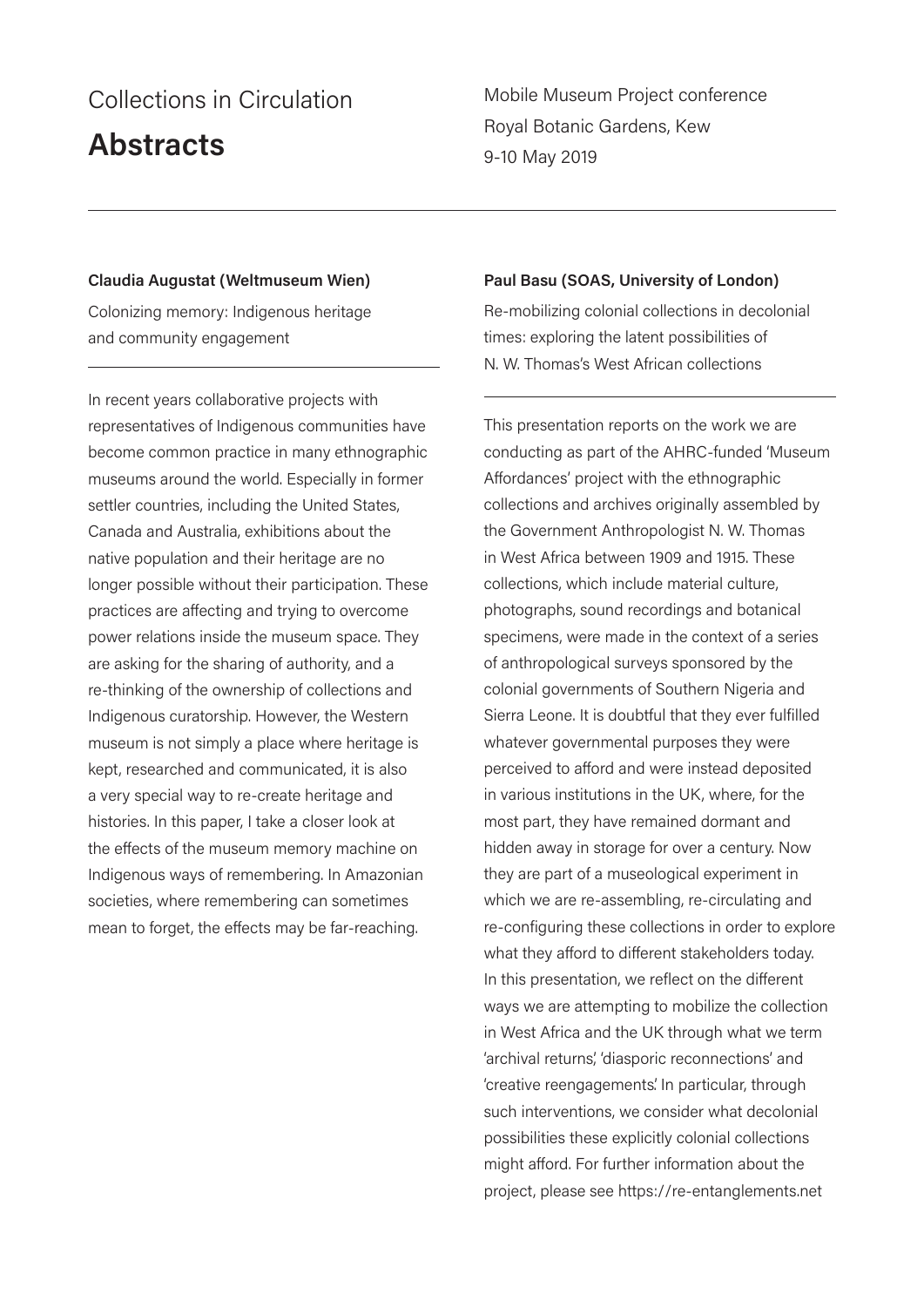# **Joshua Bell (National Museum of Natural History, Smithsonian Institution, Washington)**

Circuits of accumulation and loss: intersecting natural histories of the 1928 USDA New Guinea Sugarcane Expedition's collections

In 1928 the United States of Department of Agriculture sent an expedition to the Territories of Papua and New Guinea to locate new species of sugarcane with which to breed hybrid sugarcane resistant to the mosaic virus. Equipped with a seaplane, the USDA Expedition relied on colonial infrastructure and a mixture of governmental and commercial sponsors to collect an array of biological, ethnographic and visual materials that are now dispersed between multiple herbariums, museums and experimental stations in the Americas, Asia and Europe. In this paper, I examine the circuits of accumulation and loss materialized in the lives of the Expedition's botanical materials. For while knowledge was created and accumulated through the cutting, treating and planting of sugarcane clones and the exchange of voucher specimens, knowledge was also lost. Examining the Expedition's dispersed collections and their circulation allows for a critical reading not only of the scientific networks and the associated ideologies of value that facilitated these movements but also allows for a partial recuperation of indigenous life-worlds that enabled the collecting of these materials. Revealing these intersecting natural histories is an important step in understanding and addressing the legacies of inequality, labor and diverse knowledge that informs science and collections.

# **Caroline Cornish, Felix Driver & Mark Nesbitt (Royal Holloway, University of London and Royal Botanic Gardens, Kew)**

The mobile museum: economic botany in circulation

This paper presents research from an AHRCfunded project on the mobility of objects into and out of the economic botany collections at the Royal Botanic Gardens, Kew, from 1847 to the present day. Originally established as part of a public museum designed to illustrate the properties of plants and their economic potential, these collections received thousands of specimens and artefacts from all parts of the world. The project seeks to move beyond the conventional focus in museum studies on processes of acquisition and accumulation in order to consider the re-circulation of specimens and artefacts through donations to and exchanges with other botanic gardens, ethnographic collections, industrial museums and schools. The paper will consider the role of Kew as a centre of circulation, mapping the dispersal of objects out of the collection, tracing their trajectories across multiple collections. It will explore various different forms of mobility, including Kew's role as a clearing house for major collections (such as those of the India Museum), the exchange of so-called 'duplicate' objects with ethnographic museums and the dispersal of specimens and artefacts to civic museums in the UK and colonial museums abroad. The paper highlights the significance of the circulation of objects beyond Kew – not merely as disposals of surplus, but as active agents of museum and pedagogical practice, revaluing their meaning in the process. Whether in sorting and splitting of major existing collections, the exchange of duplicates or the circulation of objects to regional and colonial collections, it was the movement of objects that made the difference.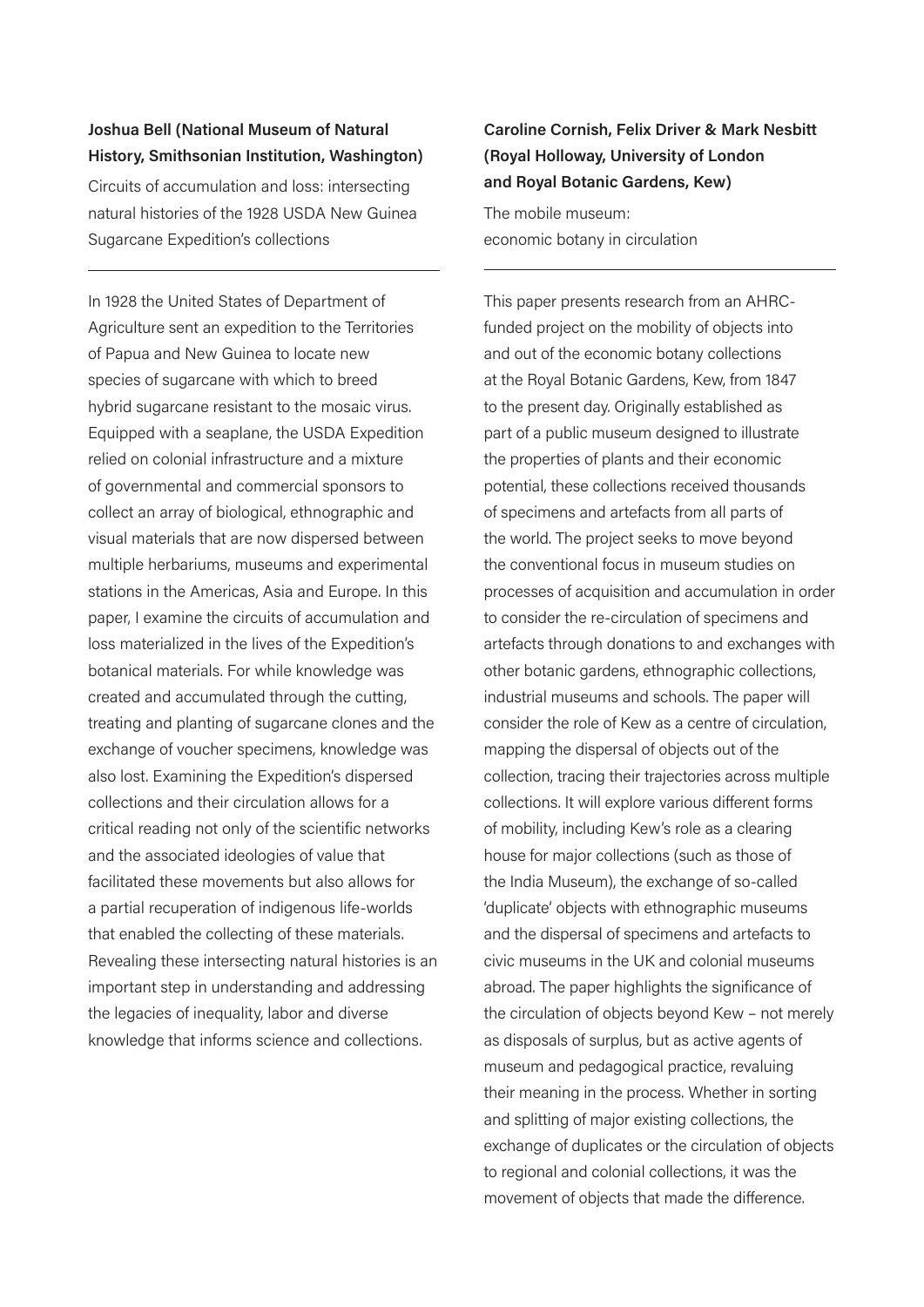# **Sally Gregory Kohlstedt (University of Minnesota)** Mobile botany: education, horticulture and commerce in New York City, 1890 to 1930s

Botany moved from an amateur activity into a more systematic educational component over the course of the nineteenth century, extending its accessibility across class lines and into schooling at every level. Herbaria, conservatories, arboretums, and botanical gardens reflected both the promotion of botanical subjects and increasing public expectations for access to such sites. Particularly notable in the United States was their integration into elementary education (indeed all education), where the importance of working with specimens seemed particularly compelling as an instructional tool. By the twentieth century, botanical gardens (alongside agricultural programs and voluntary associations), particularly those in or near urban areas, hired staff and enlarged their public visibility. They provided experts advice, exhibitions and onsite activities, specimens (living plants, dried plants, and seeds), and even mobile instructional units to circulate in the local community. Many of these techniques were developed in conjunction with a nature study movement whose pedagogy relied on giving students hands-on experience with plants. Leadership came from interested gardeners, public school teachers, legislative as well as private patrons. Assigned garden staff (often women) sometimes found themselves in tension with their colleagues responsible for research and collection maintenance. Boards and administrators approved outreach activities, but the programs relied on private patrons, a cadre of trained teachers, and local horticultural institutions. The Brooklyn Botanical Garden and the New York Botanical Garden were early adopters and their visible successes inspired other gardens including the Missouri Botanical Garden and some in California.

**Steven Hooper & Karen Jacobs (University of East Anglia)**  The remobilisation of material culture in Fiji

The main focus of the presentation will be about how certain indigenous skills have been 'lost' or almost lost, but also about how there is increasing interest in revitalising them for cultural and even economic purposes. 'Heritage' items are not universally valued in contemporary Fiji, as recent iconoclastic burning of things purportedly associated with pre-Christian religion can attest. However Fijian artworks (including canoes and fibre skirts) are being remobilised, and are today circulating in a major exhibition, Fiji: Art & Life in the Pacific, previously at the Sainsbury Centre, UEA, soon at the Los Angeles County Museum of Art and the Peabody Essex Museum, Salem, Massachusetts.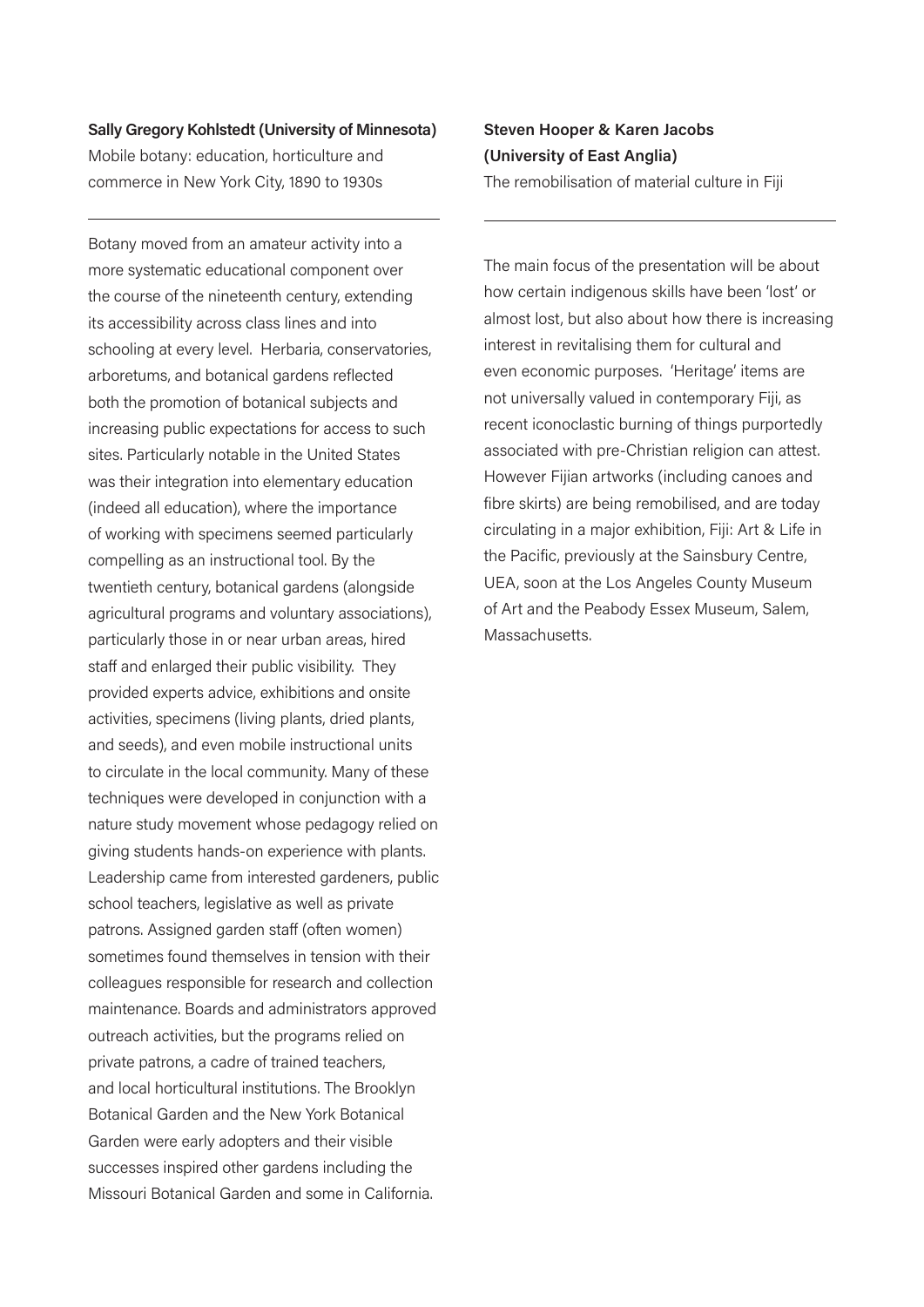#### **Luciana Martins (Birkbeck, University of London)**

Plants and artefacts then and now: reconnecting biocultural collections in Amazonia

The biocultural objects collected by Richard Spruce in the Brazilian Amazon in the 1850s constitute a unique point of reference for the useful plants, ethnobotany, anthropology and environmental history of the region. This remarkable collection, housed mainly at the Royal Botanic Gardens Kew and the British Museum, incorporates indigenous plant-based artefacts, samples of useful plant products, detailed archival notes on the use of plants, and accompanying herbarium voucher collections. This paper focusses on an ongoing research programme aimed at building capacity in Brazil to research, catalogue and mobilise data from these biocultural collections, developing these resources for improved understanding of the useful and cultural properties of plants. It aims to build collaborative relationships, making biocultural collections and associated data accessible online, and above all to strengthen capacity of indigenous communities on the Rio Negro for autonomous research into material culture and plant use. Considering the trajectories of selected objects from the field to the archive and back to the field again, I ask: how can the stories of these objects be told, taking into account not only what they were made to be, but what they have become? What difference does it make to our understanding of these objects if we consider their mobility through different spatio-temporalities – those enmeshed in the field but also in the metropolitan archive? How can indigenous and scientific knowledge be displayed successfully, establishing meaningful ontologies for knowledge platforms within this context? How can knowledge about specific useful plants circulate considering a constructive, culturally appropriate engagement with local communities?

## **Laura Newman (Royal Holloway, University of London)**

Mobilising the school museum: Kew museums, plants and the London classroom, c.1880-1940

This paper focuses on Kew's role as a major supplier of plant specimens to British classrooms. Between 1875 and 1914, more than seven hundred schools were recipients of plants from Kew's Museums of Economic Botany, providing teachers with much-needed teaching aids and pupils a chance to encounter the botanical products of Britain and its Empire. By pinpointing Kew's contribution to curricular initiatives such as Nature Study and commercial geography, I show how the growing presence of plants in schools formed part of a broader national and transnational phenomenon -- one that simultaneously stressed the benefits of pedagogy-through-nature and the instrumental possibilities of museums both within and without the classroom. But what did it mean to be part of a much broader botanical marketplace for schools in late nineteenth and early twentieth century London? By comparing the origins and workings of Kew Gardens' schools scheme with those of the London County Council and the Imperial Institute, I uncover both the benefits and disadvantages that could present themselves to museums and other kind of institutions when working with schools. Correspondence with teachers, inspectors' reports, teaching periodicals, and school logbooks in turn will reveal the various ways in which Kew's museums became embedded into schools through the transmission of objects. Particular attention is paid to the politics of display, and the ways in which these can be seen as informed by and existing in dialogue with museological practices of the time.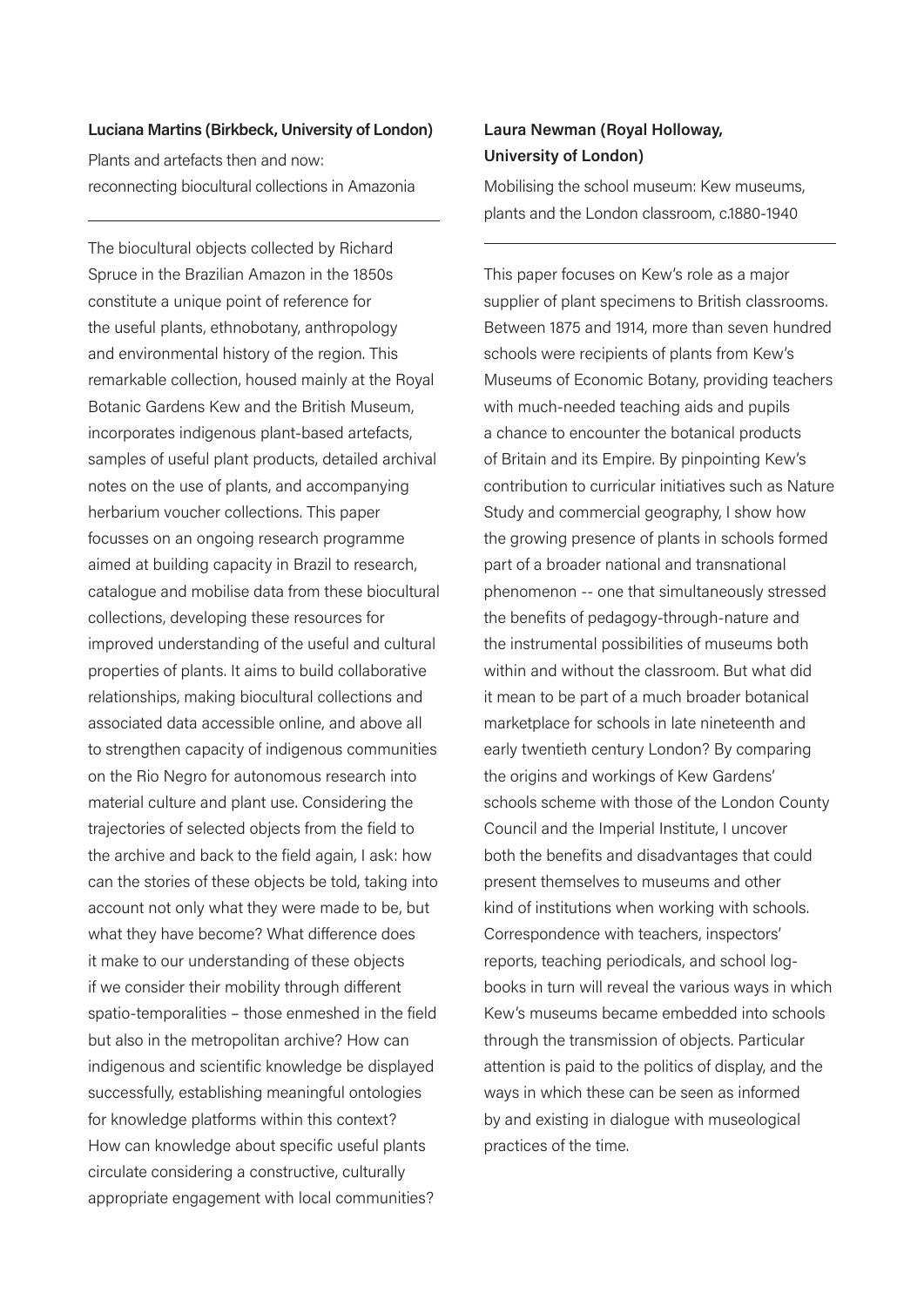#### **Catherine A. Nichols (Loyola University Chicago)**

Illustrating anthropological knowledge: the exchange and use of duplicate specimens at the U.S. National Museum and the Pitt Rivers Museum

The exchange of duplicate specimens has been understood as a means of diversifying and refining museum collections, particularly during national museums' formative collecting efforts, which were influenced by their colonial occupations. Under this broad system of exchange, duplicates were made available for distributions to schools and universities as a means of objectcentered pedagogy. Here, the value and use of the duplicate is primarily an exemplary and illustrative one. Further, the use of duplicates in schools allows for phenomenological practices in which students might engage in a more diverse sensorial experience with the specimens. This calls attention to considerations to the nature of duplicates as evidence within the practice of both assimilating and producing knowledge. This paper examines the relationship between anthropological interpretations, the evidence on which those claims are made, and the modalities through which knowledge is shared. Specifically, I examine how illustrations are positioned in relation to texts. I consider three types of illustrations: hand-drawings, visual technologies that make use of mechanical reproduction (e.g. engravings), and duplicate specimens. Drawing primarily on correspondence and exchanges between the Pitt Rivers Museum and the U.S. National Museum in the late nineteenth century, I explore the relationships between the properties of these types of illustrations and the nature of proximal texts. I will argue that duplicate specimens may be employed as means of evidencing contentious interpretations and that this reflects the value of objects in relation to the observational emphases of natural history and anthropology.

## **Jude Philp (Macleay Museum, University of Sydney)**

Circulations of paradise or How to use a specimen to best personal advantage

Some things simply dazzle and captivate humans. Birds of Paradise have had a captive audience in Europe from the fourteenth century, and in their native lands for tens of thousands of years. By the nineteenth century a new kind of person pursued the birds – the specimen collector. With the market created through and by museums, zoos and gardens, such collectors acquired particular forms of specimens (dry, wet, pinned and mounted) as part of the international project to classify the world's flora and fauna. Focussing on a headdress, this paper explores the paradise feather trade and spectacle in colonial Papua New Guinea and in museum processes. From the late nineteenth century, Motu people of the Port Moresby region were involved in international and local socio-cultural economics of the feather trade. The feathered headdresses worn by Motu men in this period are dramatic examples of taxonomic and ecological knowledge. They can also be recognised as moments of success in the circulation of feathers within and between peoples of the region. Predominantly aimed at foreign acquisition and export, in 1911 new laws were introduced to protect bird species from overhunting. Museums as scientific organisations were largely exempt from these laws, leaving a loophole that was happily exploited by photographer Frank Hurley and the Australian Museum 1923-1924. The success of their manoeuvres depended utterly upon the mechanisms museums incorporated for extending diversity in collections.